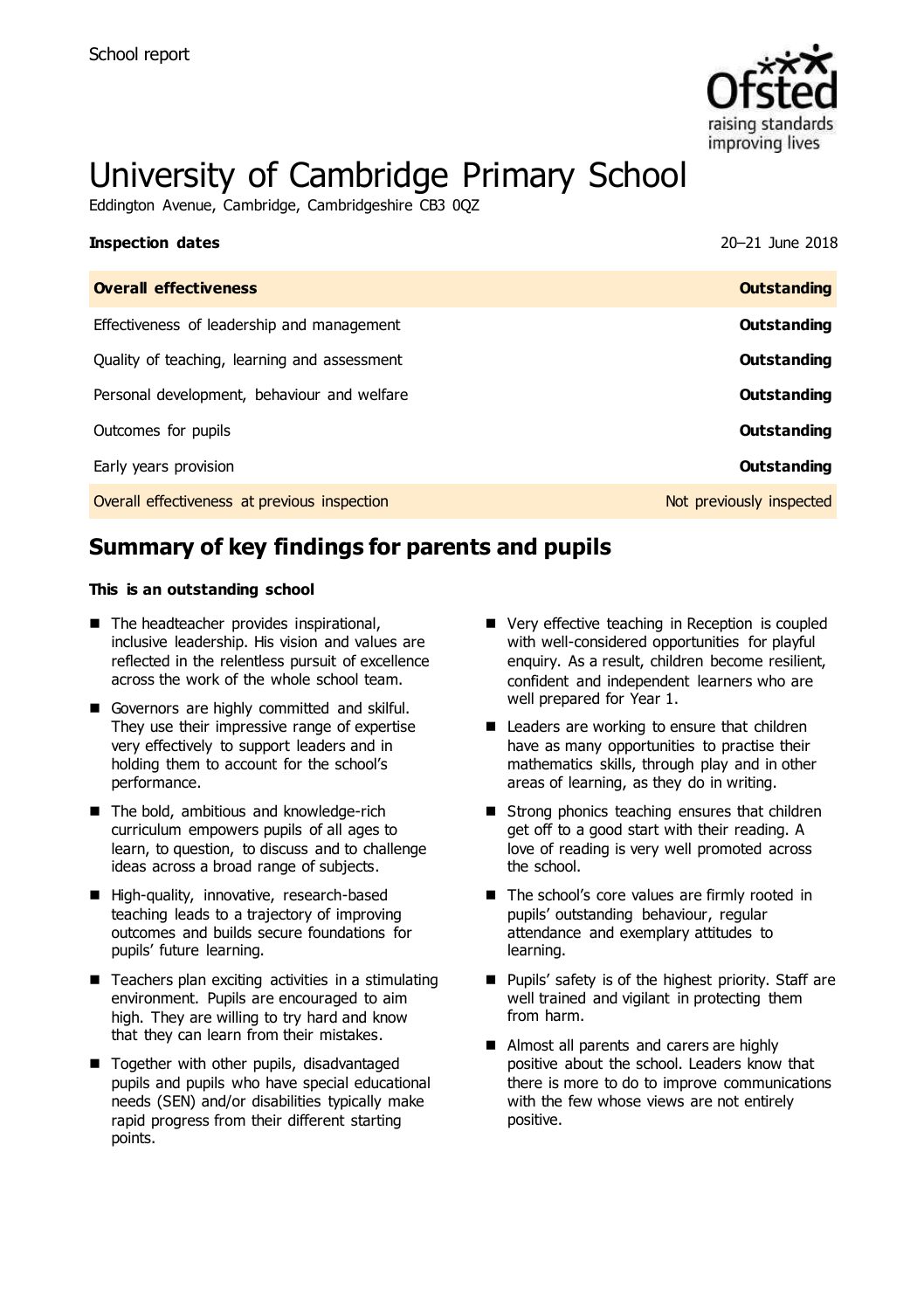

# **Full report**

### **What does the school need to do to improve further?**

- Continue to improve the mechanisms for leaders and governors to communicate with parents to ensure an increasingly consistent understanding of the values and ethos of the school.
- **Ensure that children in the early years have as many opportunities to practise their** skills in mathematics, across the areas of learning, as they do in practising their writing.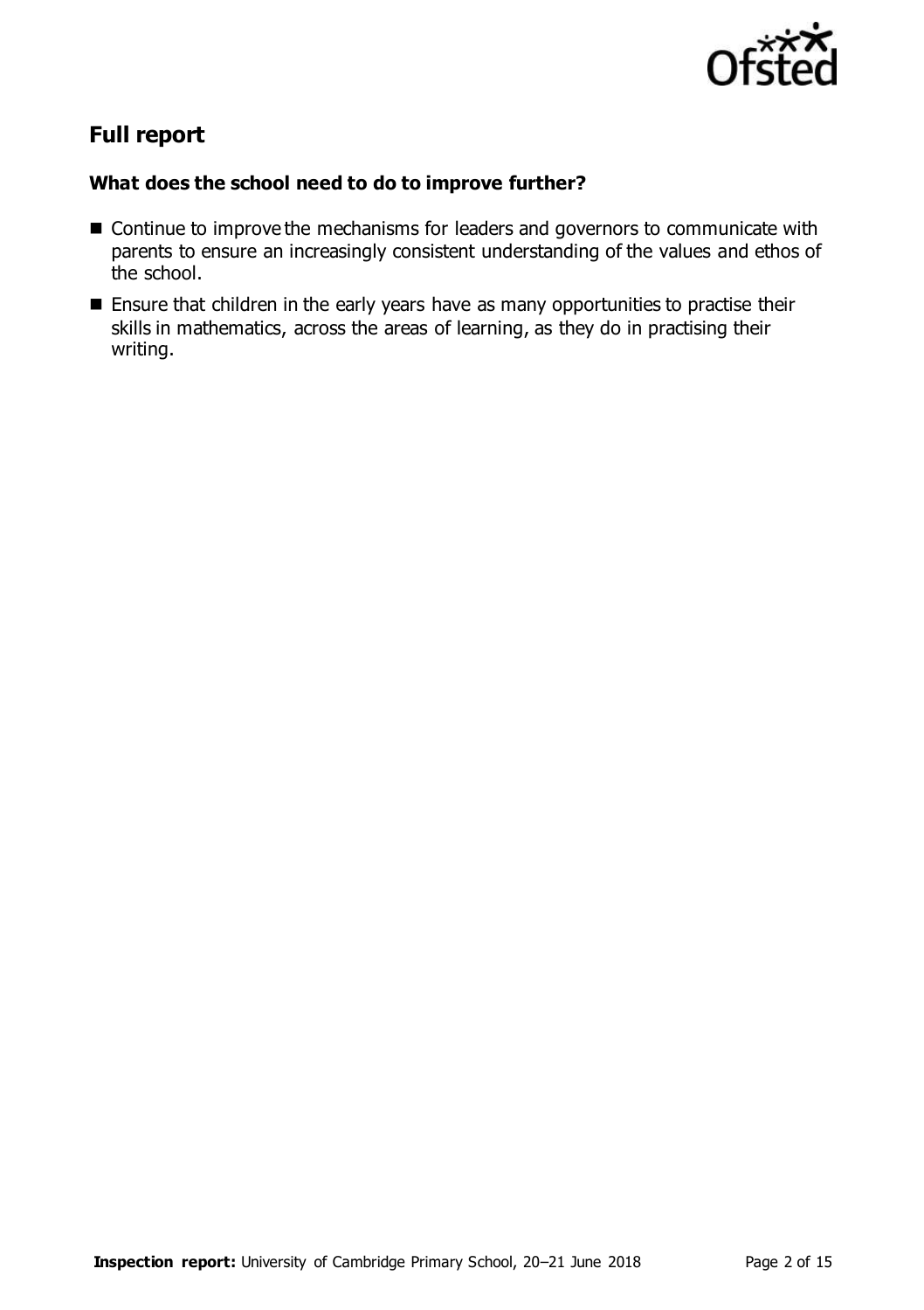

# **Inspection judgements**

### **Effectiveness of leadership and management Cultum Outstanding**

- $\blacksquare$  From its opening in 2015, the headteacher has led the school with a tenacious, yet compassionate, determination to ensure that all pupils succeed, whatever their starting points.
- Leaders at all levels, including governors, are relentless in their pursuit of high-quality learning experiences for pupils across every aspect of the exceptionally well-considered curriculum. Leaders know that these unwaveringly high expectations contributed to some early staffing turbulence when the school opened, which has now settled.
- Teachers, teaching assistants and the wider-school workforce are proud to be part of the school. Working together, they make an impressive contribution to a wellestablished journey of continual improvement. The headteacher's words were a testament to this when he said, 'We will never be the finished article.'
- Evaluation and review processes are accurate, detailed and thorough. Decision-making, both in the classroom and at senior leadership level, is based on expert research into successful learning. Collaborative working in school, with the university and with an increasing number of other schools, locally, nationally and internationally ensures that good practice is widely shared across a flourishing learning community.
- Throughout the school, there is a strong sense of professionalism. The headteacher and senior leaders model high expectations through team teaching and 'drop-ins'. Teachers' development, including the headteacher and senior leaders, is based on a well-regarded 'lesson study' approach which invites peer support as well as a critical review of their work.
- Classrooms are welcoming, open spaces without doors. This means that, as one staff member stated in a positive way, 'There is no hiding place.' Consequently, swift action is taken through coaching and expert interventions to address any relative weaknesses in teaching, learning, systems or procedures.
- Leaders encourage teachers to take risks in designing stimulating learning experiences. This results in a 'can do' attitude which is mirrored in the universal willingness of pupils to challenge themselves to 'give it a go'.
- Teaching staff speak highly of the reforms introduced by senior leaders, in planning, marking and assessment, which they say help them to focus on the aspects that will have most impact on pupils' learning. Individual lesson plans, for example, have been replaced with interactive flip charts identifying key lesson features, so that more time can be spent on planning high-quality sequences of learning and exciting resources.
- In their responses to the Ofsted online questionnaire, all staff strongly agreed that leaders do all they can to ensure that the school has a motivated, respected and effective teaching team. The regular, externally led well-being sessions for all staff are appreciated and valued.
- The range of continuing professional development, including for teaching assistants and the wider-school workforce, is impressive. The school team has a wealth of internal and external expertise to draw on. This is because senior leaders have made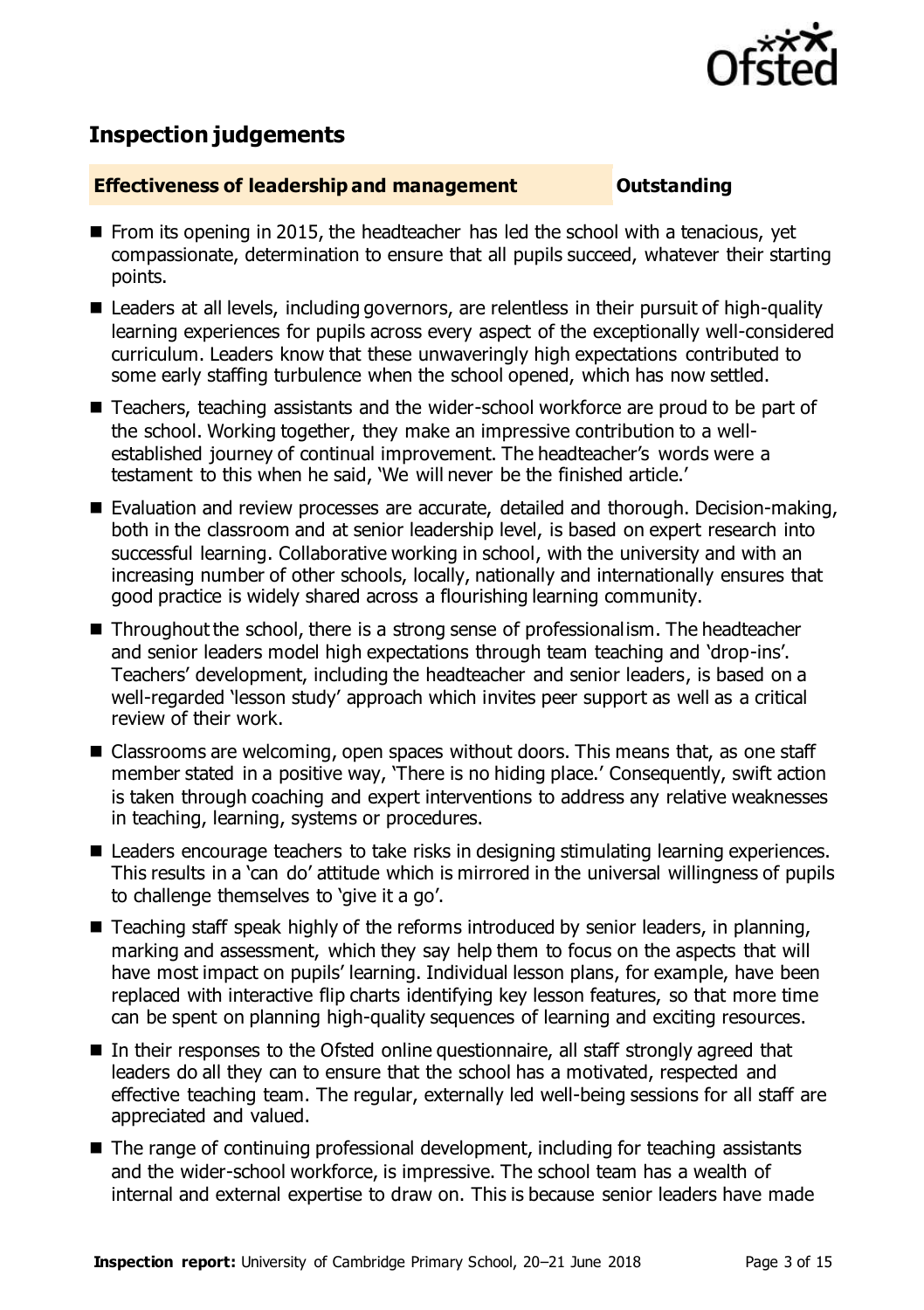

the most of every opportunity for partnership working to support aspects such as the moderation of assessment judgements and the development of specialist subject knowledge for teaching.

- A consistently strong focus on staff participation in educational research, in particular into developing pupils' reading, writing and mathematical skills, is as effective in enriching teachers' work as it is in enhancing pupils' learning. On more than one occasion during the inspection, staff told inspectors that they had learned more in the relatively short time that they had been in this school than they had 'in 10 years of previous teaching'.
- Regular placement opportunities are offered for trainee teachers, through wellestablished links with the University of Cambridge's faculty of education and other teacher training providers. In their conversations with inspectors, trainee teachers were effusive about the high quality of their school-based experience and the significant contribution that it had made to their teaching practice as a result.
- The school's research-informed curriculum is ambitious, innovative and inclusive. It aims to 'Develop compassionate citizens in a positive social climate of high expectations.' In doing so, it challenges pupils very effectively to achieve well. The model is held together by three 'golden threads': habits of mind, oracy and dialogue, and playful enquiry.
- These threads are clearly evident across all aspects of school life. Inspectors noted this work in action in lessons, in displays, in assemblies, at break and lunchtimes and in pupils' books. They also heard it in the routine conversations that they had with pupils, as well as witnessing it in the conversations that pupils had with each other and with school staff.
- The extensive range of enrichment opportunities enables children to thrive in areas of particular interest. The Friday enrichment clubs, run by teaching assistants and the headteacher, are seen as a highlight of the week. Impressively, over 82% of pupils in the school take part in extra-curricular sports. Reading for pleasure is actively encouraged across the whole-school community through book clubs, not just for pupils but also for parents and school staff.
- The themes and topics through which children learn are designed to cover the national curriculum expectations in a speech and language-rich environment. A wealth of information about pupils' learning is shared with parents on the school's website. Parents are regularly invited into school to share and to hear about their children's work.
- A wide range of interesting and typically exciting activities are carefully planned across different subjects. In one example, Year 4 pupils told inspectors about how they had recently found out about life on a research ship from members of the British Antarctic research team who hosted a series of workshops in the school.
- The exceptionally broad and balanced programme includes challenges through forest school, where pupils learn outdoors in a woodland area, music and daily singing, ageappropriate philosophy, sports, art, drama, history, geography and computing. Pupils' opportunities for creative writing across subjects are extensive and celebrated on classroom walls.
- **Provision for pupils' spiritual, moral, social and cultural development is outstanding.** The well-established programme, which is at the heart of the curriculum, ensures that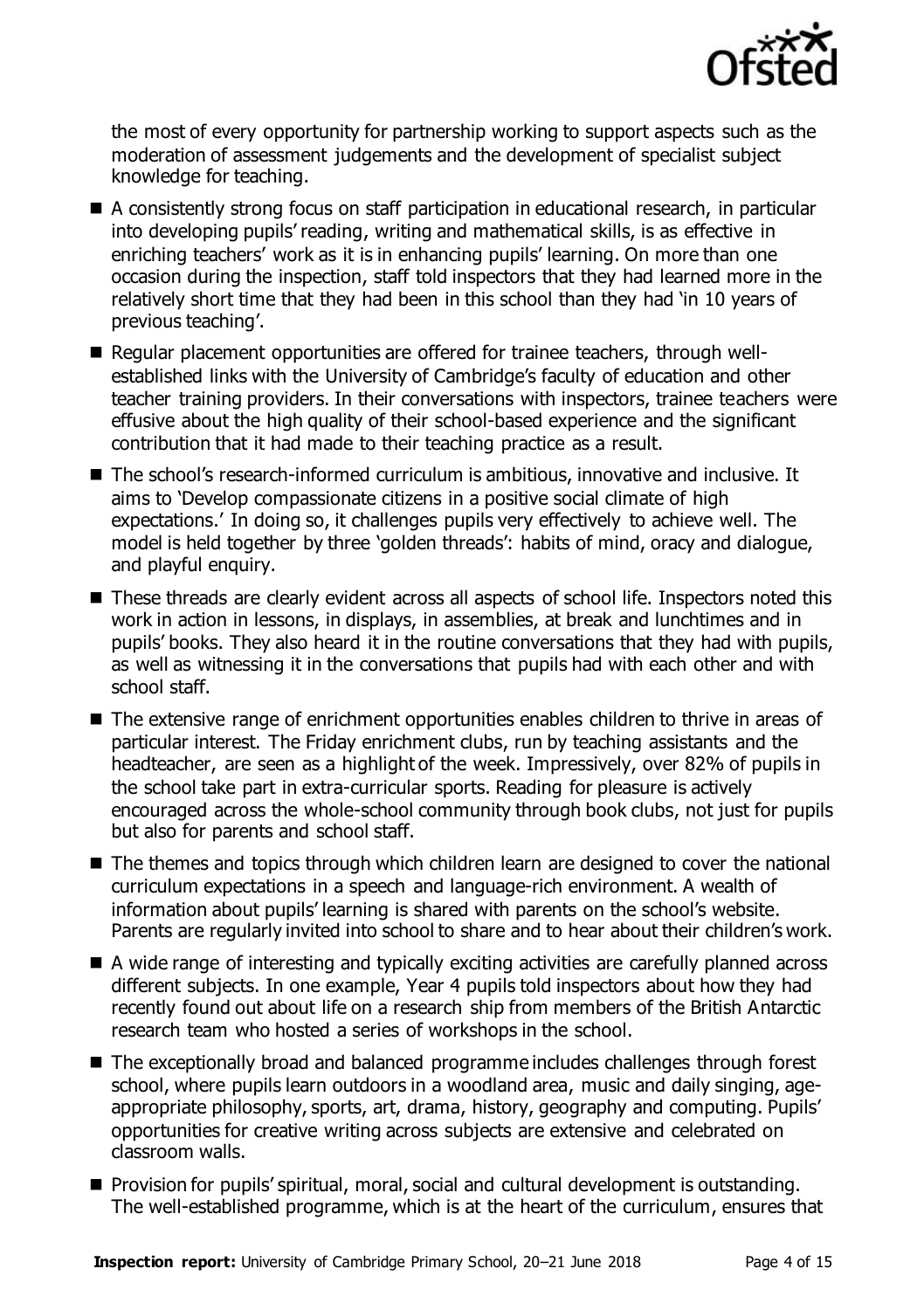

pupils understand religious and cultural diversity and individual differences. The British values of, for example, tolerance, respect and democracy are securely rooted in the foundations of the day-to-day life and ethos of the school.

- The vast majority of parents are overwhelmingly positive about the school's work and would recommend it to others. In their conversations with inspectors they had a great deal to say about the high-quality provision, the caring, nurturing environment and the extent of the progress their children are making, across all aspects of their learning. As one parent said, echoing the views of many, 'I never cease to be amazed at how much my child seems to know and the mature way she approaches problems and works things out for herself.' Another supported this view in saying, 'My children love going to school and bubble over with what they have been learning.
- Nevertheless, senior leaders and governors recognise that there is more to be done to address the concerns of a minority of parents who feel that communication links need to be strengthened further. For example, the occasional parental concern related to the extent of the information that they said they received about pupils' progress or the 'no packed lunches' model associated with the school's 'family' dining approach. However, these issues did not resonate with most other parents' views.
- In a few other responses, a small number of parents challenged the effectiveness of the school's homework policy. While published information directs parents to a range of activities to support pupils' learning at home through the school's website, some of them feel that homework should be more formalised.
- In responding to this concern, senior leaders are considering a different homework model for upper key stage 2 pupils as the current Year 4 pupils become Year 5 in September. These plans are, as yet, in the early stages of development. They will form part of senior leaders' reflections on improvement planning for the new academic year.

### **Governance of the school**

- The skilful team of governors is highly effective. They are experts in their own professional fields. They use their extensive skills exceptionally well in providing challenge and support across the whole school team.
- All governors are regular visitors to the school and so they are very clear about what is working well and what needs to improve.
- Together with senior leaders, they leave no stone unturned in ensuring the realisation of their commitment to the provision of outstanding education for the University of Cambridge Primary School pupils.
- Where action is needed, governors act swiftly to ensure that changes are implemented and that they are making a difference. They are suitably demanding in ensuring that available funds are spent wisely, always with a pupil-centred focus, including the pupil premium, additional funding for pupils who have SEN and/or disabilities and the primary sports funding.
- Governors are not complacent about the quality of their own performance. They are as thorough in challenging themselves to do better as they are in challenging school leaders.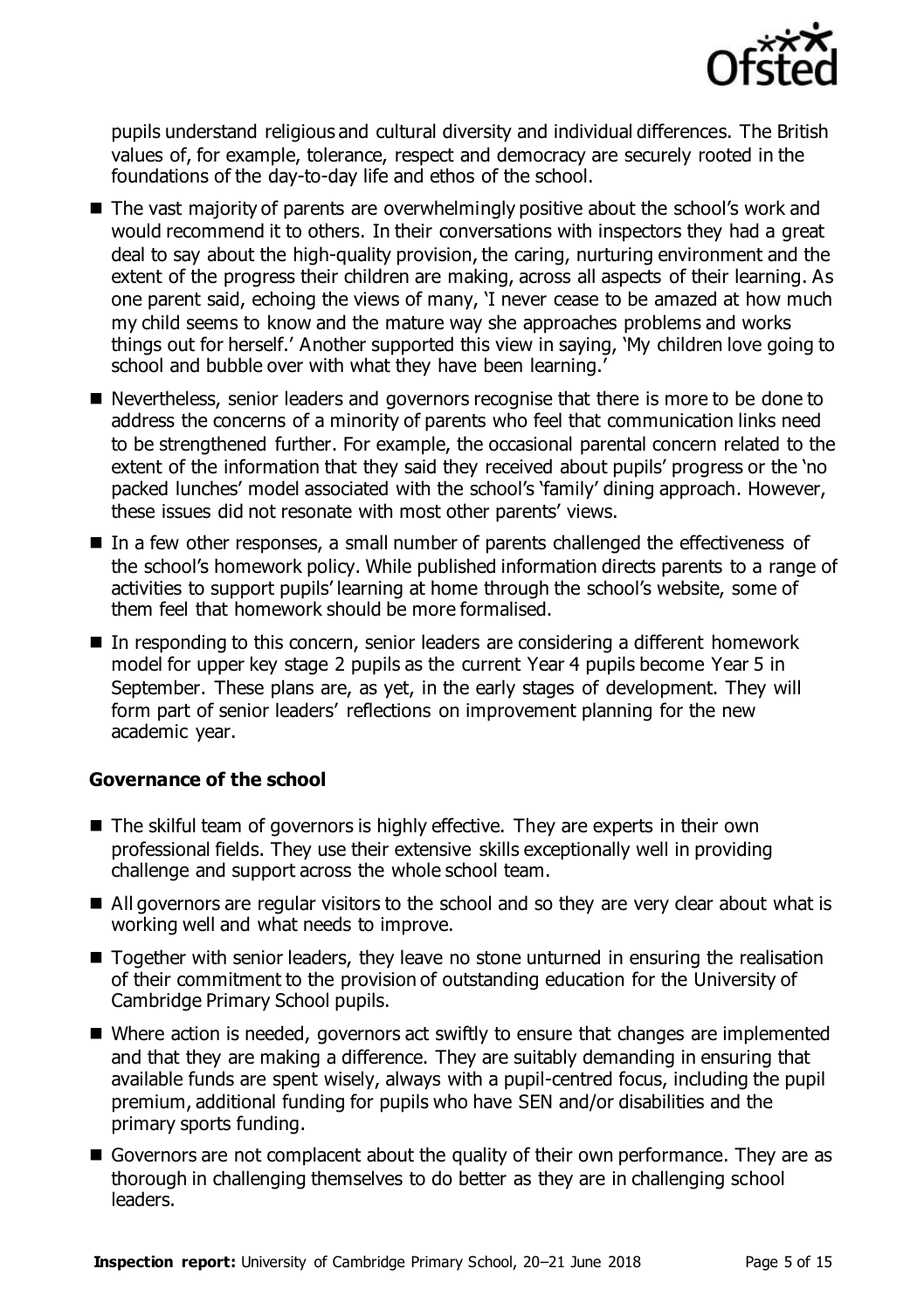

■ In reviewing their work, governors have developed their own operational plan. Recent appointments have strengthened the team further, establishing an even greater level of challenge to ensure that the running of the school stays on track.

### **Safeguarding**

- The arrangements for safeguarding are effective.
- A strong culture of safeguarding is at the heart of daily life in the school. Pupils feel safe and well cared for. The overwhelming majority of parents agree. In their discussions with inspectors, some of them readily shared their stories of how leaders have helped them and their children through difficult times.
- Meticulous safer recruitment practices are in place. Child protection training for all staff is systematically updated. Safeguarding is a standing agenda item at every meeting, including in weekly staff briefings.
- Senior leaders and governors are scrupulous in ensuring that systems and procedures are compliant and that any aspects of concern are followed up quickly. When concerns are raised, precise actions and outcomes are tracked thoroughly. Routine monitoring, including by governors and the headteacher, ensures that information is checked to ensure that it is accurate and if anything else needs to be done.
- Staff provide high-quality support for vulnerable pupils in a nurturing environment and so typically these pupils make excellent progress. The welfare and care of all pupils is of paramount importance. When necessary, referrals are made to external agencies for additional support. Nothing is left to chance in ensuring that the pupils' best interests are served as a matter of routine.

### **Quality of teaching, learning and assessment Outstanding**

- High-quality teaching is underpinned by a climate of high expectations and is typified by strong progress, across the key stages and in a wide range of subjects, including in English, mathematics and science. Classrooms are stimulating, fun and exciting places to learn. Consequently, pupils, including children in their Reception Year, are eager to find out for themselves and curious about the topics they are taught. It came as no surprise to inspectors when pupils told them how much they love coming to school.
- Pupils are regularly challenged to achieve their best, through carefully planned activities and teachers' skilful questioning. Consequently, they are guided effectively to extend and deepen their learning.
- Across all aspects of their work, pupils are very well supported to consolidate and master key knowledge and skills. Lessons are rich in the specialist language of the subjects being taught.
- The teaching team, including teaching assistants, is a self-critical professional community. Its unrelenting focus on continual improvement and shared good practice is crystal clear. The systematic, coaching-centred 'lesson study' approaches are highly successful in helping staff to refine their practice.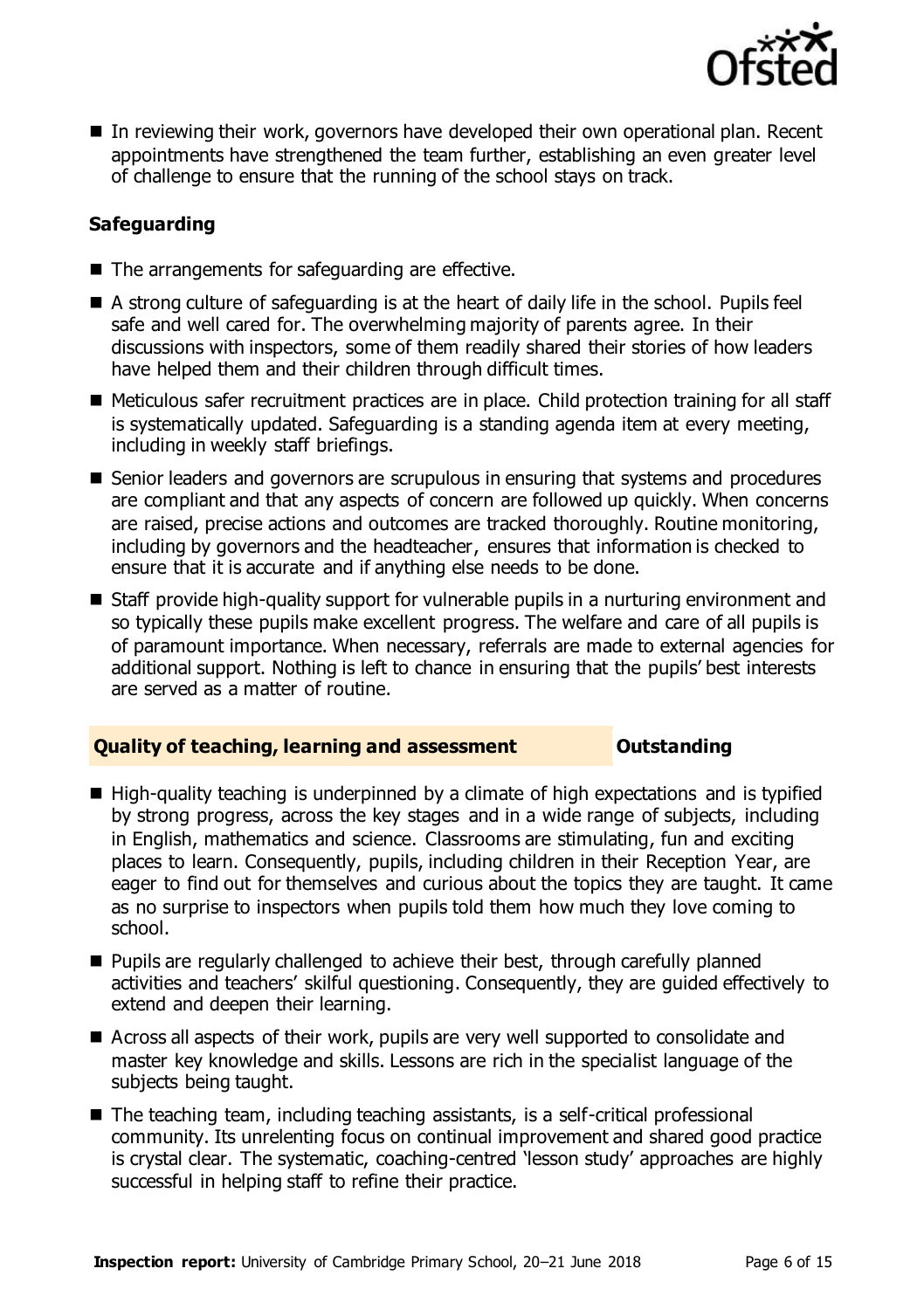

- Teachers make excellent use of research evidence to inform their planning decisions, alongside regular learning conversations with subject specialists and across the wholeschool community. As a result, teaching staff know what effective teaching looks like, what is working well, the things that they need to improve and how to go about making those improvements.
- Support from experts from local employers and the parent community, as well as expertise from further afield and the university, includes, for example, historians, drama specialists, an expert in polar habitats and a wide range of professionals from industry, as well as from education. Teachers explained to inspectors how this brings learning to life. They were very clear about how the experience is as exciting for them as it is for their pupils.
- The whole-school assessment approach to teachers' use of 'responsive teaching' log books is well established and effective. Information about individuals and groups of pupils' progress is recorded during the course of a lesson. This enables teachers, working together with teaching assistants, to adapt their planning in 'real' time and to plan for pupils' future learning systematically, based on secure foundations of knowledge and understanding.
- School staff know their pupils and their learning needs exceptionally well and so pupils, including disadvantaged pupils and, in particular, pupils who have SEN and/or disabilities, often make remarkable progress.
- The school-designed assessment and tracking system is detailed and thorough. Regular progress meetings ensure that information is shared. Any required interventions are put in place quickly to keep pupils on track. All staff are held to account for pupils' outcomes in team meetings and through the range of assessment information that is scrutinised by senior leaders and governors.
- Teachers' assessments are comprehensively moderated using internal expertise and shared moderation networking arrangements with other schools to check the accuracy of judgements.
- **Phonics teaching is compelling and very successful. Pupils become confident and fluent** readers. They are well supported by teachers and teaching assistants to read widely and often, including for pleasure. Year 3 pupils spoke avidly about the stories that their teacher reads to them and how he has inspired them to read more books by the same author. The school's senior teaching assistant is an impressive champion of the joy of reading.
- Creative writing opportunities are captured in every subject. Classroom walls reflect a celebration of pupils' progress and their growing confidence across each key stage. Teachers are working hard to help older pupils to develop a more consistent style of handwriting by the end of key stage 2.
- Teaching in mathematics is very effective. Many pupils are proficient in applying their reasoning skills. They can relate mathematics very well to real-life situations and to other subjects, for example in using population data in geography, using logic to solve problems in English and in using geometric shapes to build a bridge in design and technology. While this model is established in key stages 1 and 2, leaders know that it is at an earlier stage of development in the early years.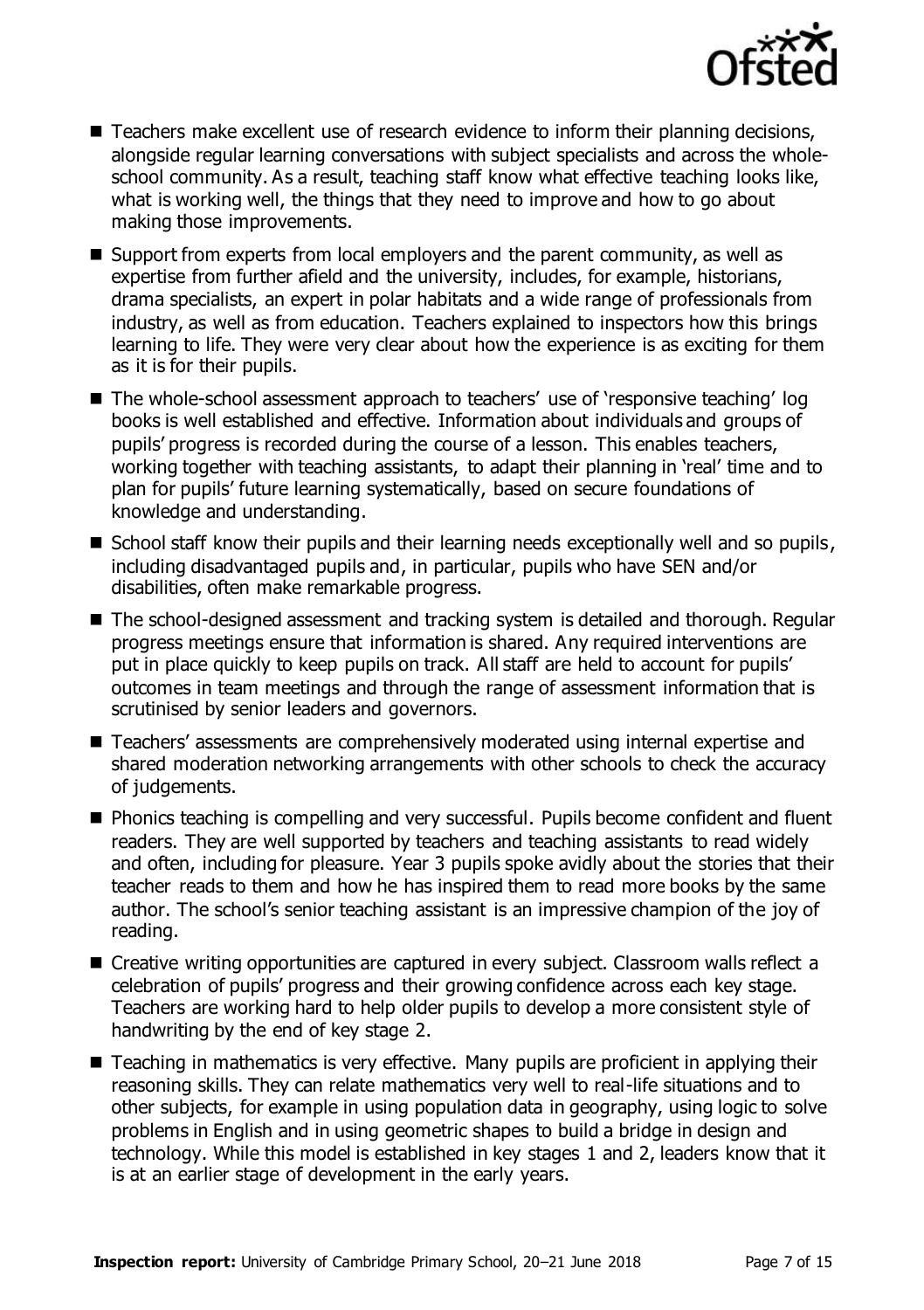

### **Personal development, behaviour and welfare <b>COU COUTS** Outstanding

### **Personal development and welfare**

- The school's work to promote pupils' personal development and welfare is outstanding.
- **Pupils speak exceptionally positively about their school. The vast majority demonstrate** exemplary attitudes to learning and are rightly proud of their work. Pupils develop confidence and enjoy having visitors in their lessons. Inspectors were delighted by children in Reception classes who confidently asked them, 'Would you like to see my learning?'
- $\blacksquare$  Pupils are typically well motivated and curious about what they are doing. They understand what it takes to be successful both in school and in their daily lives. Older pupils act as role models, readily taking on extra responsibilities, such as playground ambassadors.
- In another example, a group of Year 4 boys were justifiably proud of the success of their lunchtime computer club. They explained to inspectors how they set the club up to help build younger pupils' confidence and skills in using technology. Their professionalism as they coached others was inspiring.
- The school's core values of empathy, respect, trust, courage and gratitude are reflected in pupils' collaborative working and in the caring approaches that they adopt with each other, with visitors and with all staff. Consequently, the environment is a warm and friendly place to learn. Pupils meant it when they told inspectors, 'Everyone is welcome here.'
- Leaders do not shy away from tackling complex social matters and diversity in an ageappropriate way. Related activities are well managed through assemblies, personal, social and health education sessions and project work. For example, a recent, nationally funded project involved pupils, together with the wider community in raising awareness of different types of relationships, in particular aimed at the prevention of homophobic bullying. In another example, older pupils maturely debated women's rights and then wrote and produced their own video, 'Stand up for women!'
- In this nurturing setting, most pupils, including in Reception, are quick to become resilient, independent learners. They feel happy and safe in their school, with an inherent trust in staff to deal with any problems, should they arise. Almost all parents are overwhelmingly positive about this aspect of the school's work.
- School staff work hard to ensure that pupils understand the different types of bullying, including when online. Dedicated e-safety days for pupils, workshops for parents and the school's computing curriculum combine to build a shared understanding of how to stay safe when using technology.
- $\blacksquare$  Pupils were very clear, in their discussions with inspectors, that incidents of bullying are exceptionally rare in the school and would be dealt with if they happened.

### **Behaviour**

 $\blacksquare$  The behaviour of pupils is outstanding.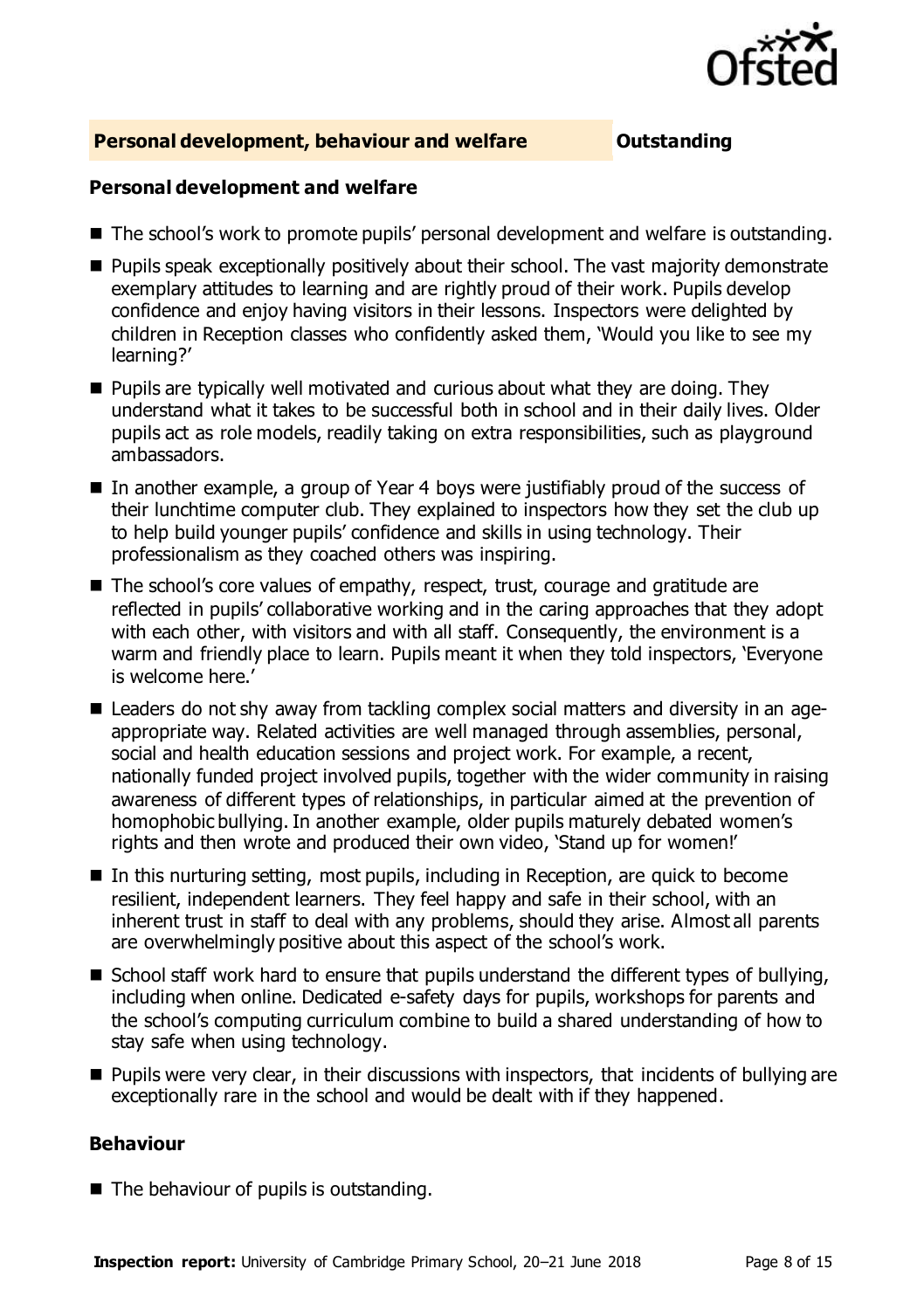

- Staff model high expectations in a culture of trust and respect. Consequently, pupils listen attentively to their teachers and to each other. When the occasional incident of minor, off-task behaviour arises, a quick word or a glance from a teacher or teaching assistant brings pupils swiftly back on track.
- These very positive attitudes to learning are reflected in pupils' regular attendance, which is above the national average. It is notable that the proportion of pupils who are persistently absent is very low and continues to reduce. Leaders are tenacious in reinforcing the paramount importance of the links between high-quality learning and pupils' presence in school.
- Inspectors observed impeccable standards of behaviour in lessons and in pupils' conduct around the school. In supporting the lunchtime 'family dining' model, older pupils make it a sociable experience by 'hosting' younger pupils at round tables in the dining hall. Background music contributes effectively to the calm and orderly environment in which pupils display high levels of tolerance and respect for each other.
- **Pupils with complex needs receive high-quality care across all aspects of the school** day. As a result, lessons are rarely disrupted. Collectively, pupils are mindful of individual differences and staff are skilful in deploying behaviour management techniques. Working collaboratively, they ensure that everyone has the opportunity to achieve as well as they can.

### **Outcomes for pupils Outstanding**

- **Pupils make strong progress across all curriculum areas from their different starting** points.
- By the end of key stage 1, pupils attain standards that are consistently above those of other pupils nationally in reading, writing, mathematics and science. A higher proportion of pupils than nationally achieve the greater depth standard.
- In key stage 2, pupils' work in Years 3 and 4 shows rates of progress that are accelerating year-on-year. Leaders have identified that pupils make increasing gains in attainment the longer they have been in the school.
- The school's own assessment information, work in books and discussions with pupils about their learning underpin the trends of improvement that inspectors noted during the inspection.
- Any relative differences between the performance of different groups are reducing. For example, previous gaps in outcomes between boys and girls are closing rapidly.
- Disadvantaged pupils attain at least as well as others nationally. Pupils who speak English as an additional language and pupils who have SEN and/or disabilities make very good progress over time because of well-considered support. The strong focus on speaking and listening skills, alongside carefully targeted interventions, is very effective.
- Across all year groups, the innovative curriculum combines with high-quality teaching to enable pupils to build new knowledge and skills quickly. Themed learning, incorporating literacy, numeracy and science, helps to deepen pupils' understanding of the link between subjects and their relevance to real-life situations.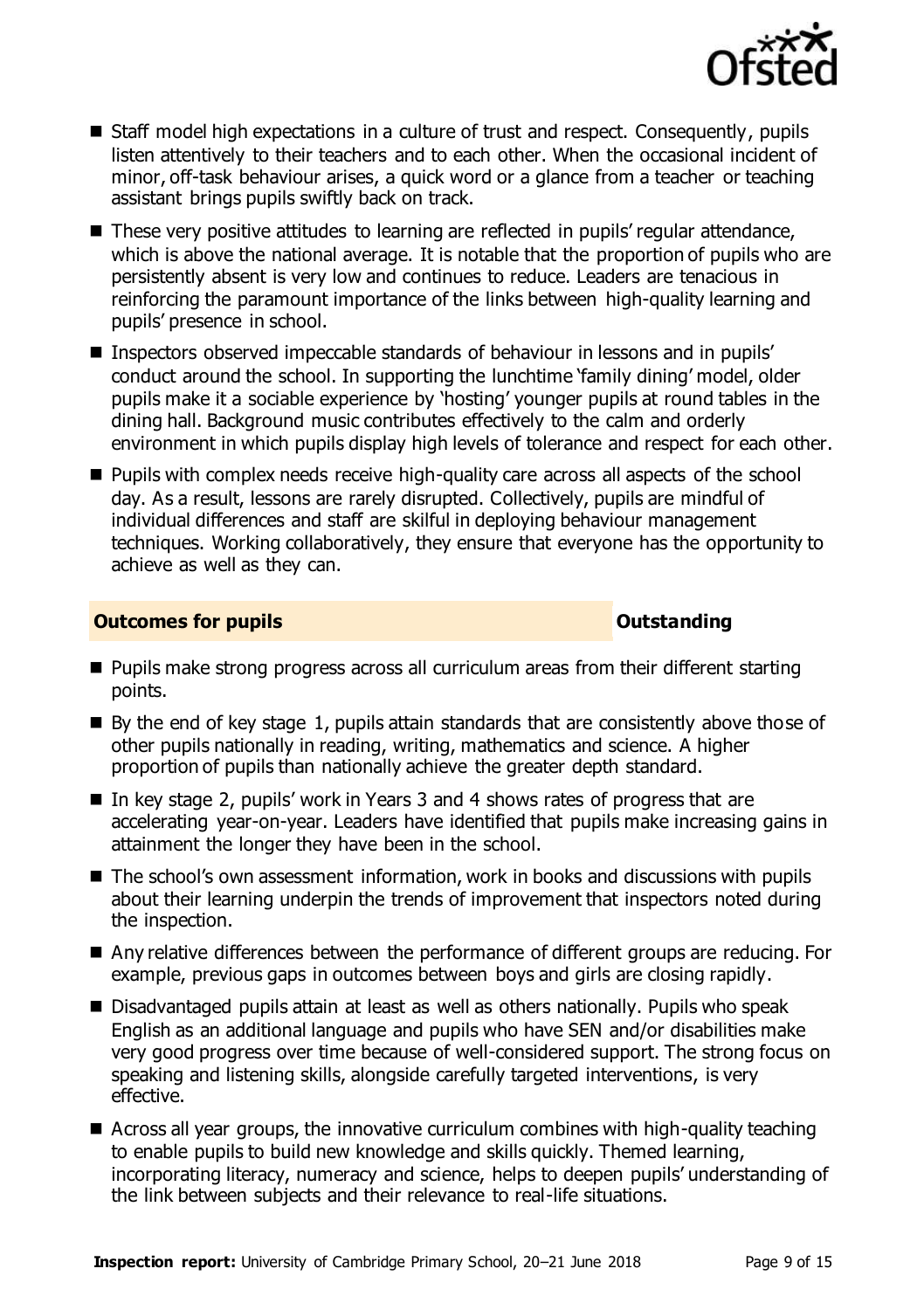

- **Pupils are typically confident readers who enjoy discussing and exploring books.** Attainment in the phonics screening check is consistently above national expectations.
- **Pupils have numerous opportunities to practise and apply their reading and writing** skills. Strong progress over time is clearly evidenced, in particular through the writing that is routinely displayed on classroom walls and in books.
- Nevertheless, leaders are relentless in pursuing continual improvement. They know that there is still some more work to do to ensure that pupils achieve a more consistent standard of handwriting by the end of key stage 2.

### **Early years provision Contract Contract Contract Contract Contract Contract Contract Contract Contract Contract Contract Contract Contract Contract Contract Contract Contract Contract Contract Contract Contract Contract**

- $\blacksquare$  Highly effective leadership in the early years is ensuring that provision continues to improve rapidly.
- Children from a range of different nurseries settle into their Reception Year quickly. From their different starting points, they learn routines from the outset and are challenged well to flourish and thrive in a stimulating and exciting learning environment.
- While many children begin school with skills that might typically be expected for their age, they make excellent progress, in particular in their speech and language development. The range of writing opportunities and children's progress in writing are impressive.
- The children show care and respect in a myriad of ways; in particular, they are tolerant of each other's individual learning needs. For example, they are rarely deterred if a child with more complex needs takes a little longer to settle. Inspectors observed some occasionally challenging situations, which were managed very effectively by the teachers and teaching assistants present.
- The indoor and outdoor spaces are attractive and well resourced. Activities are designed to be fun, while capturing children's imagination and initiating a love of learning over time. During the inspection, the week's theme was linked to an alienthemed storybook. An alien crash-landing site had been previously set up outside and cordoned off with authentic-looking 'crime scene investigation' tape. Children were excited as they spoke about this with inspectors.
- In playful enquiry sessions, children were challenging themselves to learn independently, taking risks, for example, in developing their fine motor skills when sewing 'aliens' underpants' and in carefully painting alien portraits using fine brush strokes. Others were writing their own alien story or role playing serving aliens in their café.
- In outside spaces, children were experimenting with a range of ingredients to determine which resulted in the best 'alien slime'. Previous sessions helped children to learn some basic facts about the moon and the first space landing. In associated group learning they thought about what they would like to take for a picnic on the moon and practised using their phonics skills to sound out and write their shopping lists.
- Children enjoy their books and the stories that teachers read to them. They work collaboratively, demonstrating a willingness to share ideas and resources to help each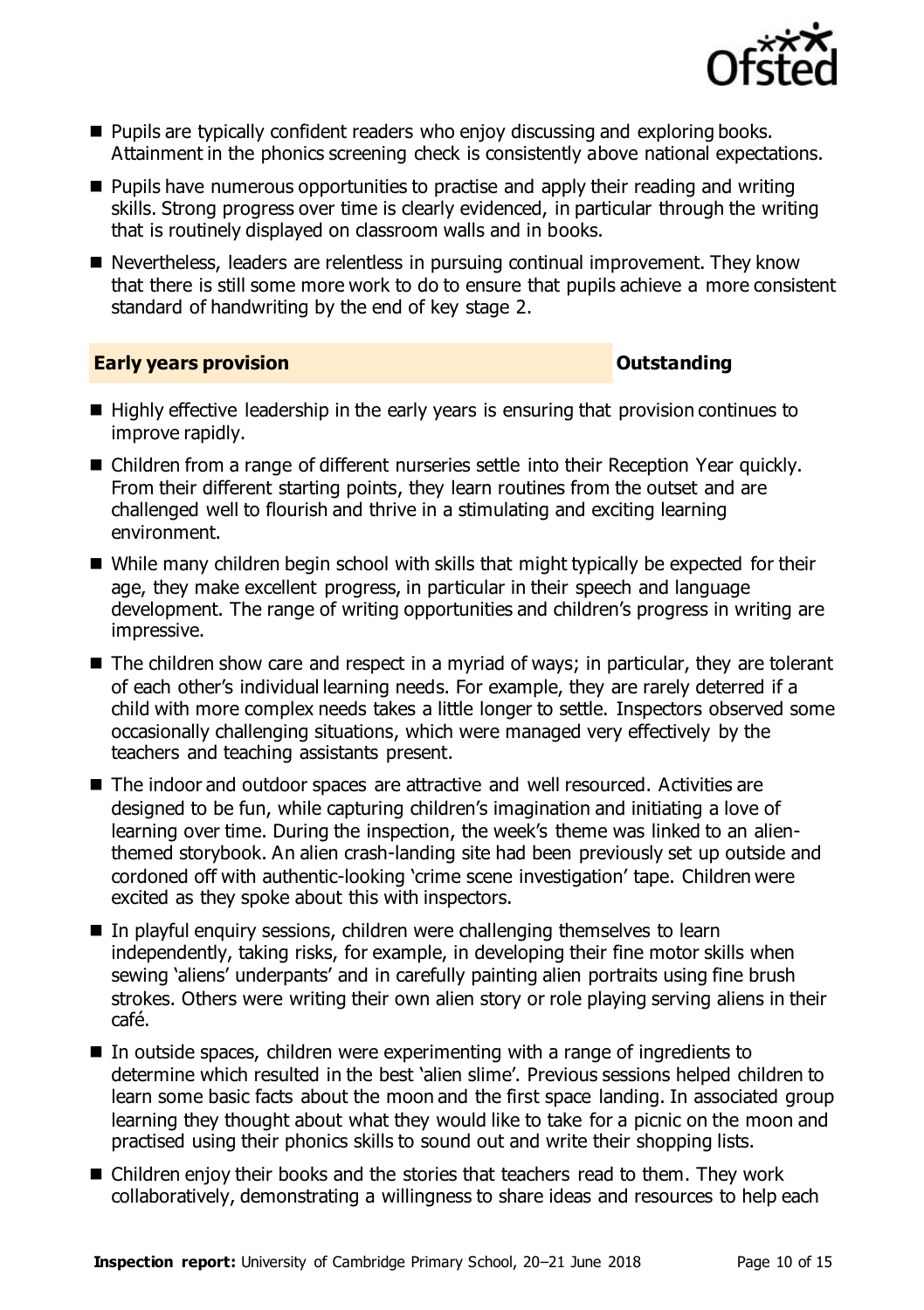

other. Phonics teaching is lively and very effective so that secure foundations are established for future learning. Children of all abilities typically become self-assured and articulate.

- Teacher-supported learning, alongside teachers' skilful questioning to deepen understanding, is closely linked to opportunities for children to challenge themselves and to take part in playful enquiry. This is especially so in the development of children's speech and language skills, reading and writing. Leaders know that the associated links between mathematics and other aspects of learning, while increasingly strong, are at an earlier stage of implementation.
- Staff are very well supported through high-quality professional development, researchbased learning and through the work of experts from the university. Parents know that their children are happy, safe and well-cared-for. Staff are vigilant in ensuring that safeguarding arrangements are effective and compliant with statutory requirements.
- Working relationships between staff and parents are excellent. Parents are kept well informed about their children's progress. Most are regular participants in the 'family Friday' sessions which allow them to join in with their children's learning and to discuss it with school staff.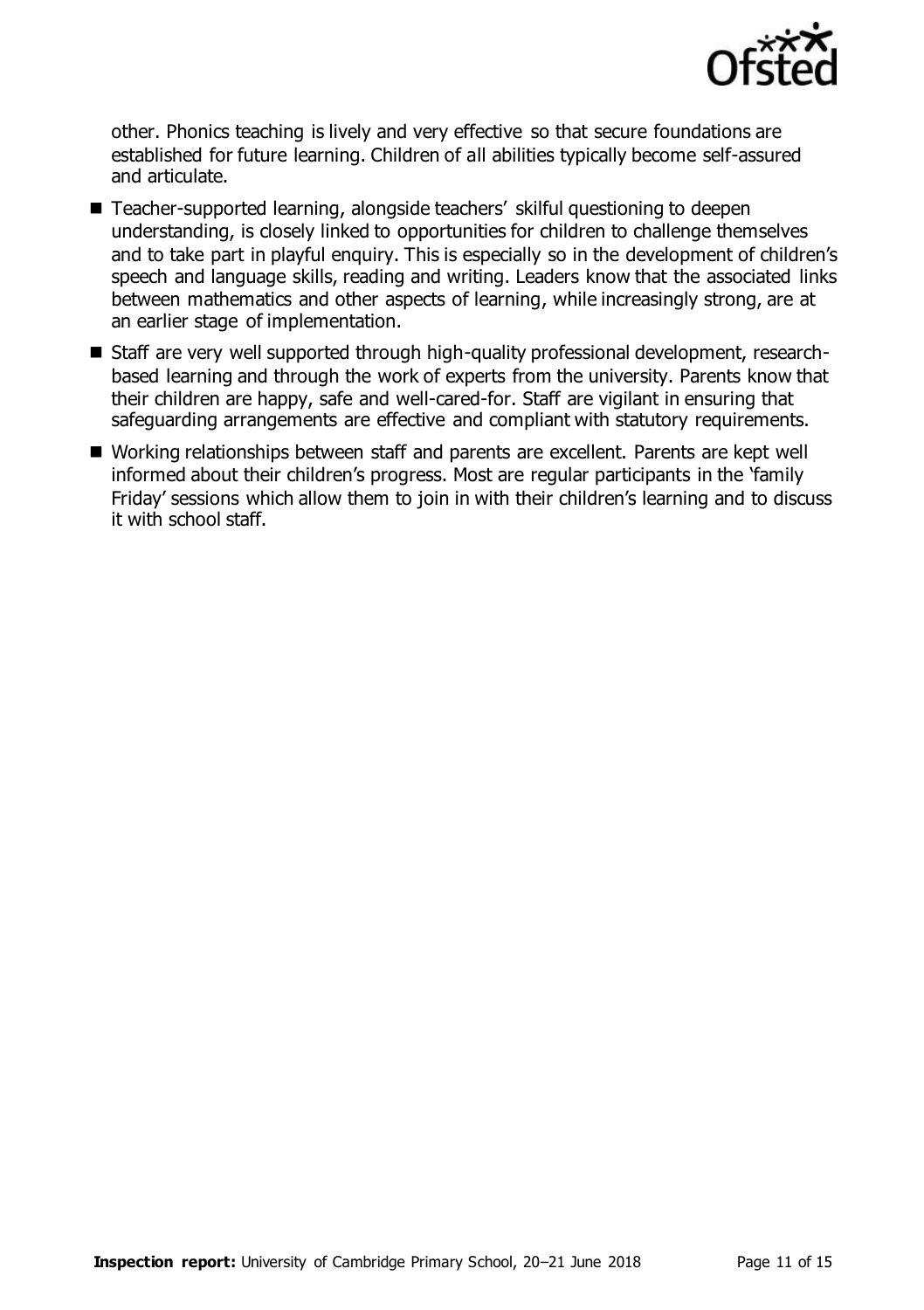

# **School details**

| Unique reference number | 141500         |
|-------------------------|----------------|
| Local authority         | Cambridgeshire |
| Inspection number       | 10046591       |

This inspection of the school was carried out under section 5 of the Education Act 2005.

| Type of school                      | Primary                                  |
|-------------------------------------|------------------------------------------|
| <b>School category</b>              | Academy free school                      |
| Age range of pupils                 | 4 to 11                                  |
| Gender of pupils                    | Mixed                                    |
| Number of pupils on the school roll | 300                                      |
| Appropriate authority               | The governing body                       |
| Chair                               | Professor Geoff Hayward                  |
| <b>Headteacher</b>                  | Dr James Biddulph                        |
| Telephone number                    | 01223 792440                             |
| Website                             | universityprimaryschool.org.uk           |
| <b>Email address</b>                | enquiries@universityprimaryschool.org.uk |
| Date of previous inspection         | Not previously inspected                 |

### **Information about this school**

- The school opened in September 2015 as a free school and designated university training school. It operates within a trust established by the University of Cambridge.
- In its first year, the school offered 30 places in each of two Reception classes and in one class in each of Years 1 and 2.
- There are currently 300 pupils on roll from Reception to Year 4.
- The school is on track to reach its full, three-form entry capacity of 630 pupils in September 2021.
- Plans are in place to provide a nursery to meet the growing needs of the local community.
- The proportion of pupils who speak English as an additional language is above the national average.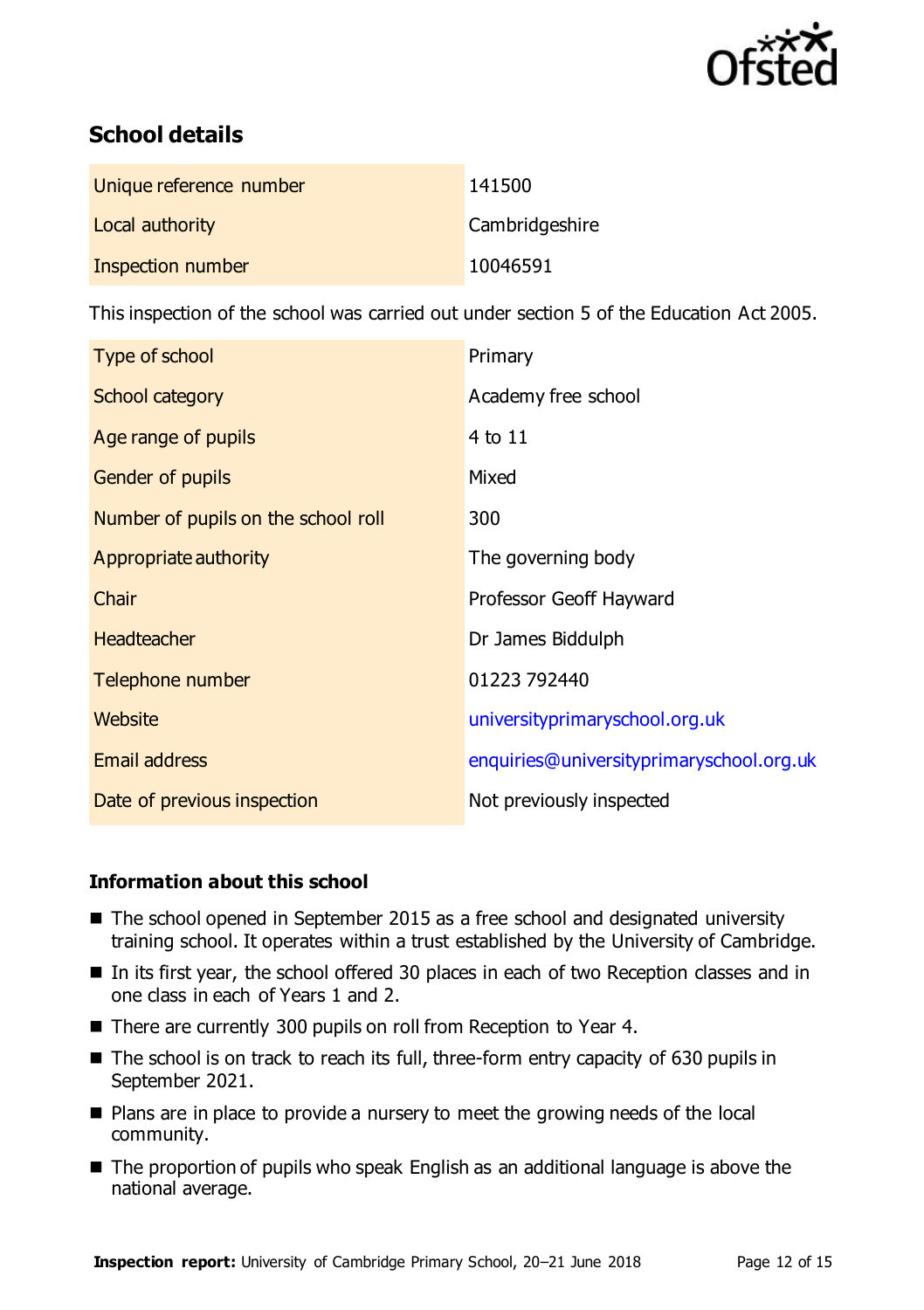

 While increasing year-on-year, the proportion of disadvantaged pupils supported by the pupil premium is below the national average. This is also the case for pupils who have SEN and/or disabilities and pupils with an education, health and care plan.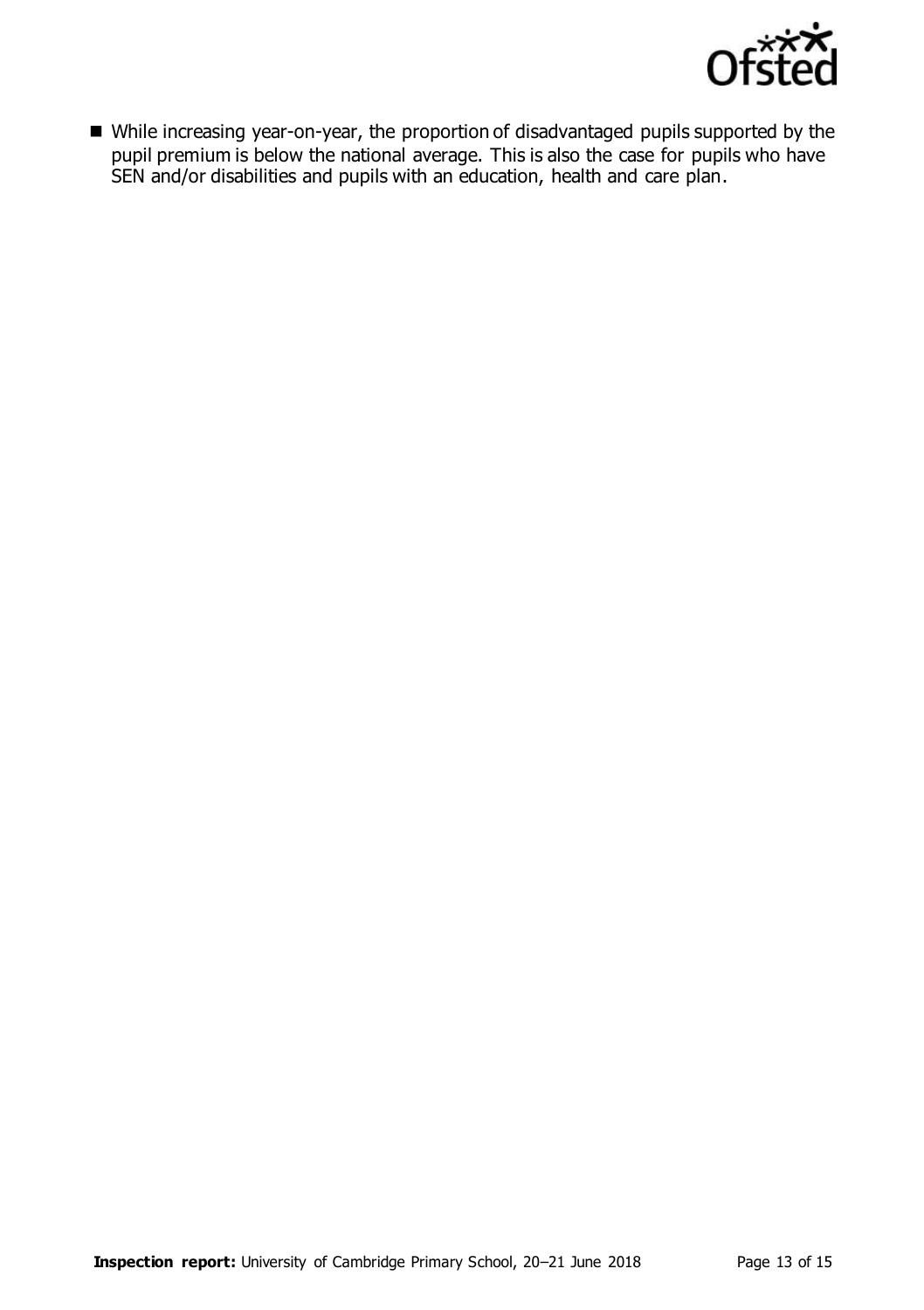

## **Information about this inspection**

- Inspectors observed 20 lessons. Some of these observations were undertaken jointly with senior leaders. They looked at pupils' work in books, including their books from previous years, as well as the wide-ranging displays celebrating pupils' progress across the school.
- They heard six pupils reading and spoke to them about the books they enjoyed. They also observed all year groups as they participated in a whole-school assembly, as they moved around the school and at break and lunchtimes.
- Meetings were held with pupils, senior leaders, nine governors, including the chair of the governing body, middle leaders, teachers and teaching assistants. They also spoke with pupils in lessons and as they played. They held discussions with individual parents at the start and end of the day.
- They also took account of the 268 responses to the Ofsted online questionnaire, Parent View, and 183 free-text responses from parents, alongside returns from 15 staff questionnaires and 185 from pupils.
- Inspectors considered the content of a wide range of school policies and documentation. This included information linked to safeguarding, child protection, pupils' progress, the work of governors and the overall performance of the school.

### **Inspection team**

| Christine Dick, lead inspector | Her Majesty's Inspector |
|--------------------------------|-------------------------|
| Jo Nutbeam                     | Ofsted Inspector        |